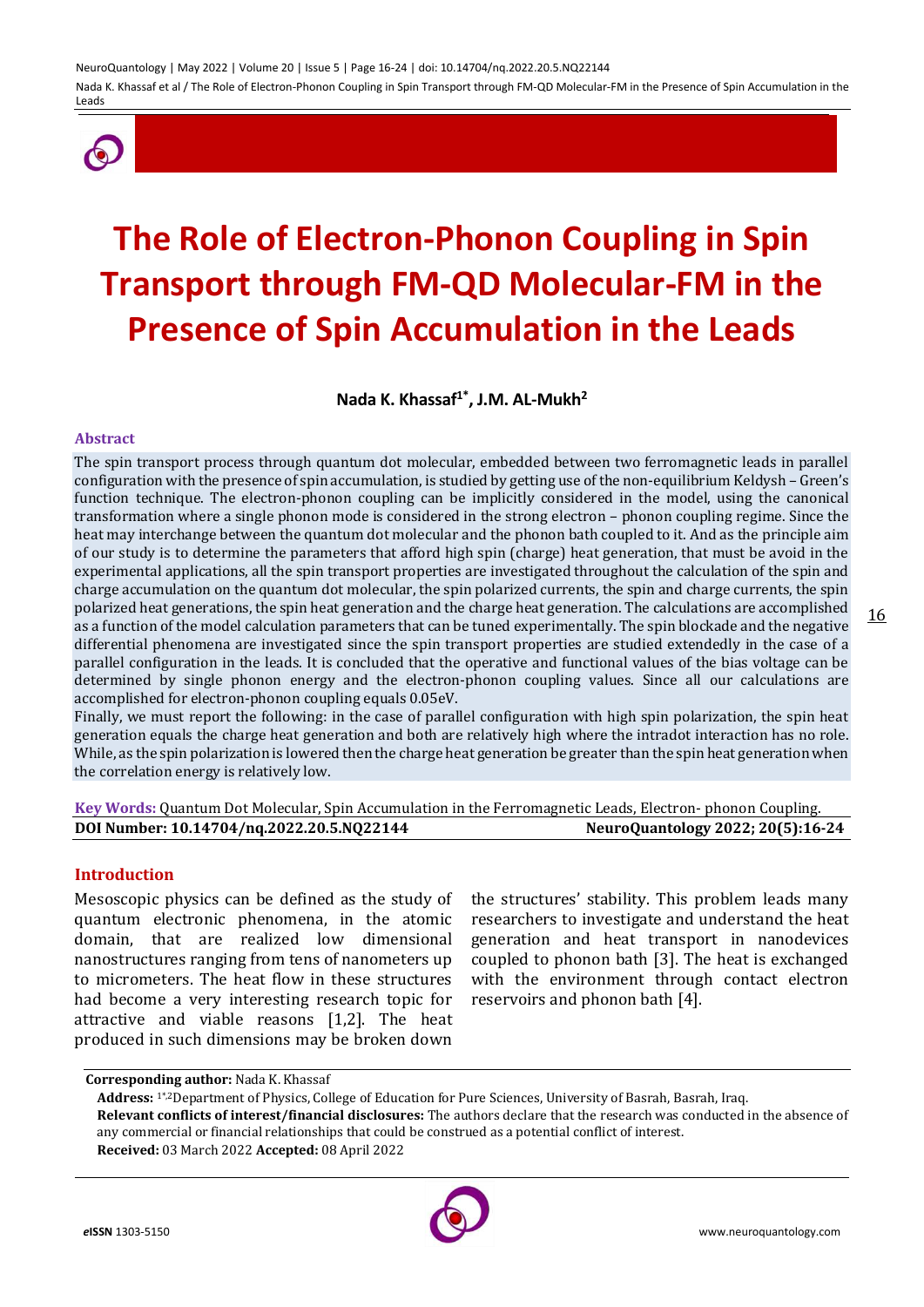The electrons or phonons in such devices are at most driven by electric bias voltage or thermal bias as well as spin bias in recent spintronic applications. So, the motion of electrons and phonons are not isolated, their interaction must be taken into consideration in studying the electron and phonon transport [5].

In 'heat' engineering applications, as the size of the electronic devices decreases to the nanoscale, the heat dissipation and conduction in these devices become pivotal issues which dramatically change the electronic properties. Many general models are needed for the role of the electron – phonon mutual interaction [6].

In our study, the nonequilibrium Green's function method is based to study and analyze the heat generation in current flow through quantum dot molecular embedded between two ferromagnetic leads, this describes the electron subsystem [7]. While the phonon subsystem is described by the phonon bath. Since it is assumed that the electron-phonon coupling is stronger than the electronic one. The heat generation, from both the electron and the phonon points of view, is studied by introducing a self-consistent solution. When the electron-phonon interaction is strong, a canonical transformation can be used to study toy models system. Therefore, the device temperature might become very high due to heat accumulation to point that the devices will not have proper function. In general, two theoretical models are considered to treat the above-mentioned system. The first treatment is accomplished by using the Density functional theoretical which models the active region and the contact regions extendedly. The second one is based on modeling takes into account all the parameters that related to the active region and leads. The theoretical treatment considered in our study is of the second type[8,9]. This treatment can investigate the extra degree of freedom such as mechanical and magnetic degree of freedom which leads to phonon and spin dynamica [10-12].

The system under consideration consists of a quantum dot molecular coupled to the left and right ferromagnetic leads (parallel configuration in the presence of spin accumulation) throughout tunnel junctions. The quantum dot molecular is also coupled to phonon bath, since the electron-phonon coupling is considered. In this study, we will determine the ascertained conditions for the operation of a quantum dot molecular with (and without) minimum heat generation.

# **Theoretical Description**

The system under consideration is described by the following Hamiltonia [1,2]:

$$
H = \sum_{k_{\alpha,\sigma}} E_{k_{\alpha}}^{\sigma} C_{k_{\alpha}}^{\sigma+} C_{k_{\alpha}}^{\sigma} + \sum_{\sigma} [E_d + \lambda_{ph} (C_{ph}^+ + C_{ph})] C_d^{\sigma+} C_d^{\sigma} + U C_d^{\sigma+} C_d^{\sigma} C_d^{-\sigma+} C_d^{-\sigma} + \hbar \omega_{ph} C_{ph}^+ C_{ph} + \sum_{k_{\alpha,\sigma}} (V_{k_{\alpha}d}^{\sigma} C_{k_{\alpha}}^{\sigma+} C_d^{\sigma} + V_{d k_{\alpha}}^{\sigma} C_d^{\sigma+} C_{k_{\alpha}}^{\sigma})
$$
\n(1)

The first term describes the left  $(\alpha=L)$  and right ( $\alpha$ =R) leads with  $C_{k_{\alpha}}^{\sigma+}(C_{k_{\alpha}}^{\sigma})$  is the creation (annihilation) operator of an electron with momentum k, energy  $E_{k_\alpha}^{\sigma}$  and spin  $\sigma$ . The second and third terms are related to quantum dot  $C_d^{\sigma+}(C_d^{\sigma})$ creates (annihilates) an electron with energy  $E_d$  and inteadot coulomb interaction U.  $C_{ph}^+(C_{ph})$  is the creation (annihilation) operator of a phonon having energy  $\hbar \omega_{ph}$  and the quantity  $\lambda_{ph}$  represents electron – phonon coupling strength. The fourth term regards the single phonon mode and the last term describes the coupling interaction between the quantum dot and the leads where  $V_{k_{\alpha}d}^{\sigma}$  represents the spin – dependent tunneling matrix element. In this treatment a canonical transformation was used to element the electron – phonon coupling terms;  $\widetilde{H} = \widehat{X} H \widehat{X}^+$  and the operator

$$
\widehat{X} = \exp\left[\frac{\lambda_{ph}}{\hbar\omega_{ph}}\sum_{\sigma} (C_{ph}^{+} - C_{ph}) C_{d}^{+\sigma} C_{d}^{\sigma}\right][13].
$$
 By  
transformation, the Hamiltonian reads:

17

$$
\widetilde{H} = \sum_{k_{\alpha}\sigma} E_{k_{\alpha}}^{\sigma} C_{k_{\alpha}}^{\sigma+} C_{k_{\alpha}} + \sum_{\sigma} \widetilde{E}_d C_d^{\sigma+} C_d^{\sigma} +
$$
\n
$$
\widetilde{U} C_d^{\sigma+} C_d^{\sigma} C_d^{-\sigma+} C_d^{-\sigma} + \sum_{k_{\alpha}\sigma} (\widetilde{V}_{k_{\alpha}d}^{\sigma} C_k^{\sigma+} C_d^{\sigma} + \widetilde{V}_{dk_{\alpha}}^{\sigma} C_d^{\sigma+} C_{k_{\alpha}}^{\sigma})
$$
\n(2)

The quantum dot effective energy level  $E_d$  is renormalized to  $\tilde{E}_d = E_d - g \hbar \omega_{ph}$  and the intradot correlation energy to  $\tilde{U}$ = U – 2gh $\omega_{ph}$ , with  $g = (\lambda_{ph}/\hbar \omega_{ph})^2$ ,  $\lambda_{ph}$  represents the electronphonon coupling interaction. The coupling interaction matrix element is also renormalized to  $\tilde{V}^{\sigma}_{k_{\alpha}d} = V^{\sigma}_{k_{\alpha}d}$  X, with X= exp[-g(  $C^{+}_{ph}$ - $C_{ph}$ )] represents the phonon operator. And as  $\lambda_{ph} > V_{k_{\alpha}d}^{\sigma}$ , then the phonon operator can be replaced by the expectation value of X,  $\langle X \rangle$  = exp[-g( $N_{ph}$ +1/2)], where  $N_{ph}$ (=  $1/[exp(\hbar\omega_{ph}/k_BT_{ph}) - 1]$  represents the phonon distribution function.  $T_{ph}$  and  $k_B$  are the phonon bath temperature and Boltzman constant, respectively. By using Keldysh nonequilibrium technique [14-16], the transmition coefficient reads  $\mathcal{T}^{\sigma}(E) = -\frac{\tilde{\Gamma}_{L}^{\sigma} \tilde{\Gamma}_{R}^{\sigma}}{\tilde{\Gamma}_{R}^{\sigma}}$  $\frac{\tilde{L}^T \tilde{R}}{\tilde{\Gamma}^{\sigma}}$  Im  $\tilde{G}^{r\sigma}(E)$  and  $\tilde{G}^{r\sigma}(E)$  represents the retarded green's function:

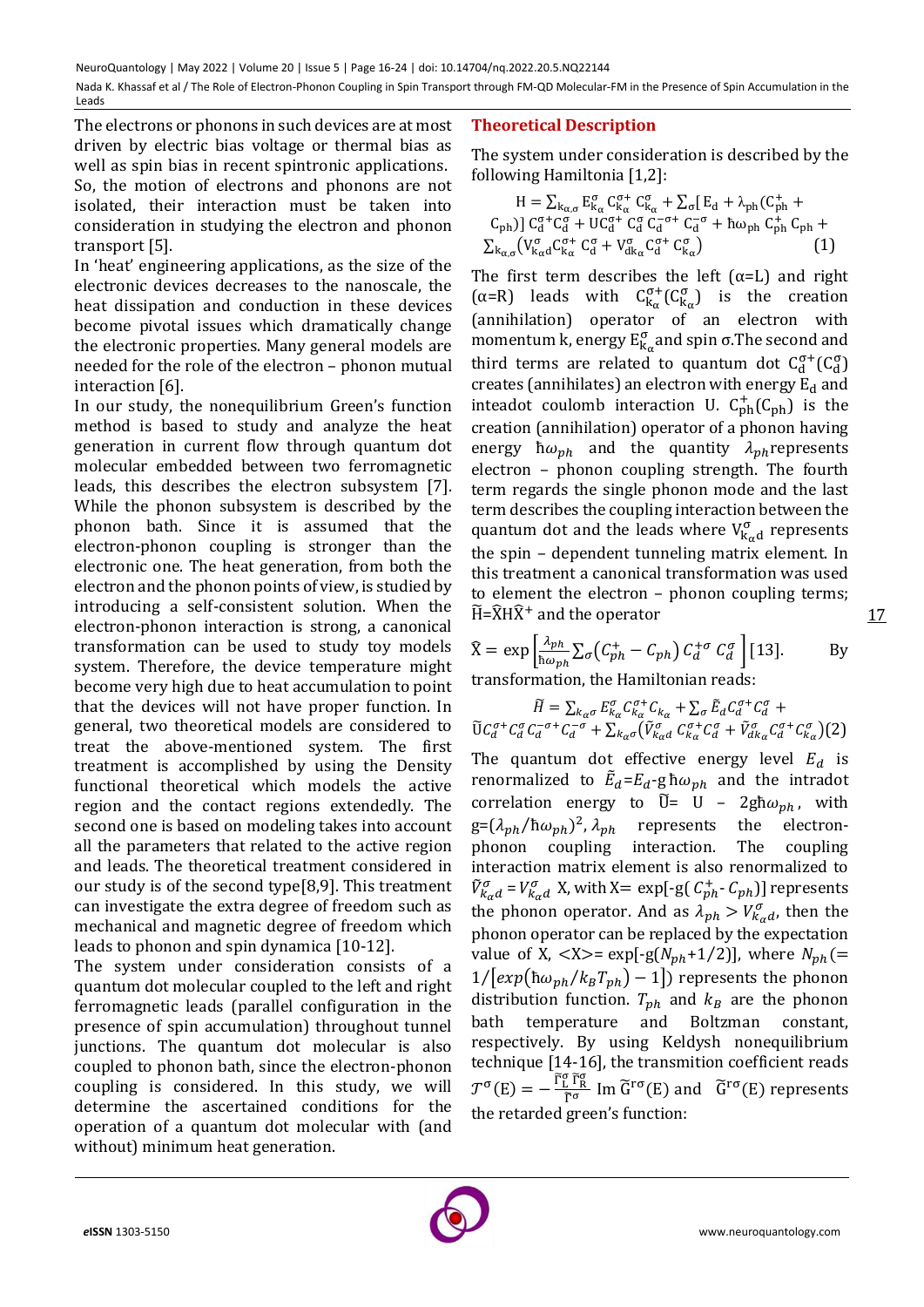$$
\widetilde{G}^{r\sigma}(E) = \left\{ \left[ \frac{E - \widetilde{E}_d - \widetilde{U}((1 - n_d^{\sigma})}{(E - \widetilde{E}_d)(E - \widetilde{E}_d - \widetilde{U})} \right]^{-1} + i \frac{\widetilde{\Gamma}^{\sigma}}{2} \right\}^{-1} \qquad (3)
$$

By calculating  $\tilde{G}^{r\sigma}(E)$ , the other Green's functions can be found, the advanced Green's function read as  $\tilde{G}^{a\sigma}(E) = [\tilde{G}^{r\sigma}(E)]^*$ , the lesser Green's function  $\tilde{G}^{<\sigma}(E) = \tilde{G}^{r\sigma}(E) \sum_{\alpha} \tilde{G}^{a\sigma}(E) \tilde{G}^{a\sigma}(E)$  and the greater Green's function  $\tilde{G}^{> \sigma}(E) =$  $\tilde{G}^{r\sigma}(E) \sum_{ }^{r>\sigma}(E) \tilde{G}^{a\sigma}(E)$ . Accordingly the lesser (greater) self-energy will be  $\sum^{\infty}$  < $\sigma(E)$  =  $i\left[\tilde{\Gamma}_{L}^{\sigma}f_{L}^{\sigma}(E)+\tilde{\Gamma}_{R}^{\sigma}f_{R}^{\sigma}(E)\right](\sum_{0}^{+\infty}\sigma(E))=$ 

 $-i \left[ \tilde{f}_L^{\sigma}(1 - f_L^{\sigma}(E)) + \tilde{f}_R^{\sigma}(1 - f_R^{\sigma}(E)) \right]$ , where  $f_\alpha^{\sigma}(E)$  is the spin dependent Fermi distribution function;  $f_{\alpha}^{\ \sigma}(E) = 1 / \{ exp [E - \mu_{\alpha}^{\sigma}] / k_{B} T_{\alpha} + 1 \}$ .  $\mu_{\alpha}^{\sigma}$ and  $T_\alpha$  are the spin dependent chemical potentials and the lead temperature, respectively. The line-width function  $\mathcal{L}^{\sigma}_{L}$  means the broadening in the effective energy level of the quantum dot molecular due to coupling with the energy levels of the left and right leads; since  $\Gamma_{\alpha}^{\sigma} = 2\pi |V_{k_{\alpha}d}^{\sigma}|^2 \rho_{\alpha}^{\sigma}$  and the transport line width function reads  $\tilde{\Gamma}^{\sigma}_{\alpha} =$  2 π |  $\tilde{V}^{\sigma}_{k_{\alpha}d}$  |  $^2$  $\rho_{\alpha}^{\sigma}$ [1]. Where  $\rho_{\alpha}^{\sigma}$  represents the spin dependent density of states of the ferromagnetic leads  $\alpha$ . Accordingly, the transpose line width function reads  $\tilde{\Gamma}^{\sigma}_{\alpha} = \Gamma^{\sigma}_{\alpha} < X >^2$  and the total line width function equals to  $\tilde{\Gamma}^{\sigma} = \tilde{\Gamma}^{\sigma}_L + \tilde{\Gamma}^{\sigma}_R$ . To calculate the hybridization function, we use the band approximation. To calculate the spin dependent electric current flows through the quantum dot, the following relation can be used  $[17-18]$ .

$$
I^{\sigma} = \frac{-e}{h} \int dE \left[ f_L^{\sigma}(E) - f_R^{\sigma}(E) \right] \mathcal{T}^{\sigma}(E) \tag{4}
$$

In order to calculate  $\mathcal{T}^{\sigma}(E)$ , one must firstly calculation  $\tilde{G}^{r\sigma}(E)$ . Accordingly, the charge current  $I_{ch}$  (= $\sum_{\sigma} I^{\sigma}$ ) and the spin current  $I_{sp}$ (= $\sum_{\sigma} \sigma I^{\sigma}$ ) can be calculated. The occupation number must be solved self consistently by using the following relation:

$$
n_d^{\sigma} = -\int \frac{dE}{\pi} \left\{ \frac{\Gamma_L^{\sigma} f_L^{\sigma}(E) - \Gamma_R^{\sigma} f_R^{\sigma}(E)}{\Gamma_L^{\sigma} + \Gamma_R^{\sigma}} \right\} Im G^{r\sigma}(E) \tag{5}
$$

The retarded Green's function for spin  $\sigma$  is given by  $[19]$ :

$$
G^{r\alpha}(E) = \sum_{n=-\infty}^{\infty} L_n \left\{ \tilde{G}^{r\sigma}(E - n\hbar\omega_{ph}) + \frac{1}{2} \left[ \tilde{G}^{<\sigma}(E - n\hbar\omega_{ph}) - \tilde{G}^{<\sigma}(E + n\hbar\omega_{ph}) \right] \right\} \tag{6}
$$
  
With,

$$
L_n = e^{-g(2N_{ph}+1)} \exp(n\hbar\omega_{ph}/2k_B T_{ph})J_n[(2g\sqrt{2N_{ph}(N_{ph}+1)}],
$$

and  $J_n(x)$  represents the modified n-th Bessel function;  $J_n(x) = \sum_{m=0}^{\infty} \frac{(-1)^m}{m!(n+m)}$  $\frac{(-1)^m}{m!(n+m)!} \left(\frac{x}{2}\right)$  $_{m=0}^{\infty}\frac{(-1)^{m}}{m!(n+m)!}\left(\frac{x}{2}\right)^{n+2m}$ . The occupation numbers  $(n_d^{\pm \sigma})$  can be utilized to calculate the charge accumulation  $A_{ch} = \sum_{\sigma} n_d^{\sigma}$  and the spin accumulation  $A_{sp} = \sum_{\sigma} \sigma n_d^{\sigma}$  on the active region. When  $T_{\alpha} = T_{ph}$  then  $N_{ph} = N_{\alpha}$ , the spin polarized heat generation is given by  $[13]$ :

$$
Q^{\sigma} = \frac{\hbar \omega_{ph} \lambda_{ph}^2}{\tilde{r}_L^{\sigma} \tilde{r}_R^{\sigma}} \int \frac{dE}{2\pi} f_{LR}^{\sigma}(E) f_{LR}^{\sigma}(E) \mathcal{T}^{\sigma}(E) \mathcal{T}^{\sigma}(E) \tag{7}
$$
  
Where, 
$$
N_{\alpha} = \left[ \exp\left(\frac{\hbar \omega_{ph}}{k_B T_{\alpha}}\right) - 1 \right]^{-1}; \qquad f_{LR}^{\sigma}(E) =
$$

$$
f_L^{\sigma}(E) - f_R^{\sigma}(E) \text{ and } f_{LR}^{\sigma}(E) = f_L^{\sigma}(E) - f_R^{\sigma}(E).
$$
Accordingly, the charge heat generation  

$$
Q_{ch} = \sum_{\sigma} Q^{\sigma} \text{ and the spin heat generation}
$$

$$
Q_{sp} = \sum_{\sigma} Q^{\sigma} \text{ can also be calculated.}
$$

# **The Results**

In the following, our results, related to the case of a parallel configuration in the presence of spin accumulation in the leads will be presented. Accordingly, the spin-dependent chemical potentials are assumed to be:

 $\mu_L^{\sigma} = 0.04 + eV_b; \ \mu_L^{-\sigma} = -0.04 + eV_b; \ \mu_R^{\sigma} = 0.04 - eV_b;$  $\mu_R^{-\sigma} = -0.04$ -e $V_b$ ; e $V_b$  represents the bias voltage this means that there are two transport windows one for a spin up and the other for a spin down. The line-width function reads  $\Gamma_\alpha^\sigma = \Gamma_{\alpha_0}$  (1+  $\sigma$   $P_\alpha$ ), where  $\sigma$  =1(-1) for the spin-up (down) and  $P_L = P_R = P$  and  $0 \le P \le 1$ . As the regime  $V_{k_{\alpha}}^{\sigma} < \lambda_{ph}$  is considered,  $\Gamma_{\alpha}$  and  $\lambda_{ph}$  are fixed at 0.003eV and 0.05eV, respectively. While the phonon mode energy and the quantum dot effective energy level are equal to 0.12eV and 0.01eV, respectively with correlation energy U=0.08 and 0.3eV. Our calculation are accomplished for spin polarization value  $0.1 \leq P \leq$ 0.9 at different values of  $T_{\alpha} =$  $T_{nh}$ (=70,140,210,280k). As the temperatures of the electrons and the phonons are the same, there will be no heat conduction between the electron and the phonon subsystems, e.i. the heat generation is due to an electric current that flows through the quantum dot molecular. To determine the regime concerning the correlation,  $\Gamma_{\alpha}^{\pm \sigma}$  is calculated and presented in Table (1). For U=0.3eV, the spin-up hybridization functions is in the weak correlation regime  $[20]$ , U  $\frac{\sigma}{\Gamma_{\alpha}^{\sigma}}$  < 1, while the spin-down functions are in the strong one,  $\frac{U}{T_{\alpha}^{-\sigma}}$  > 1. But for U=0.08eV, the regime is weak for  $P \le 0.7$  and strong for  $P > 0.7$  when the spin is down. The transpose broadening function, which depends on the phonon bath temperature, electron-phonon coupling strength and the phonon mode energy, is also calculated and presented in

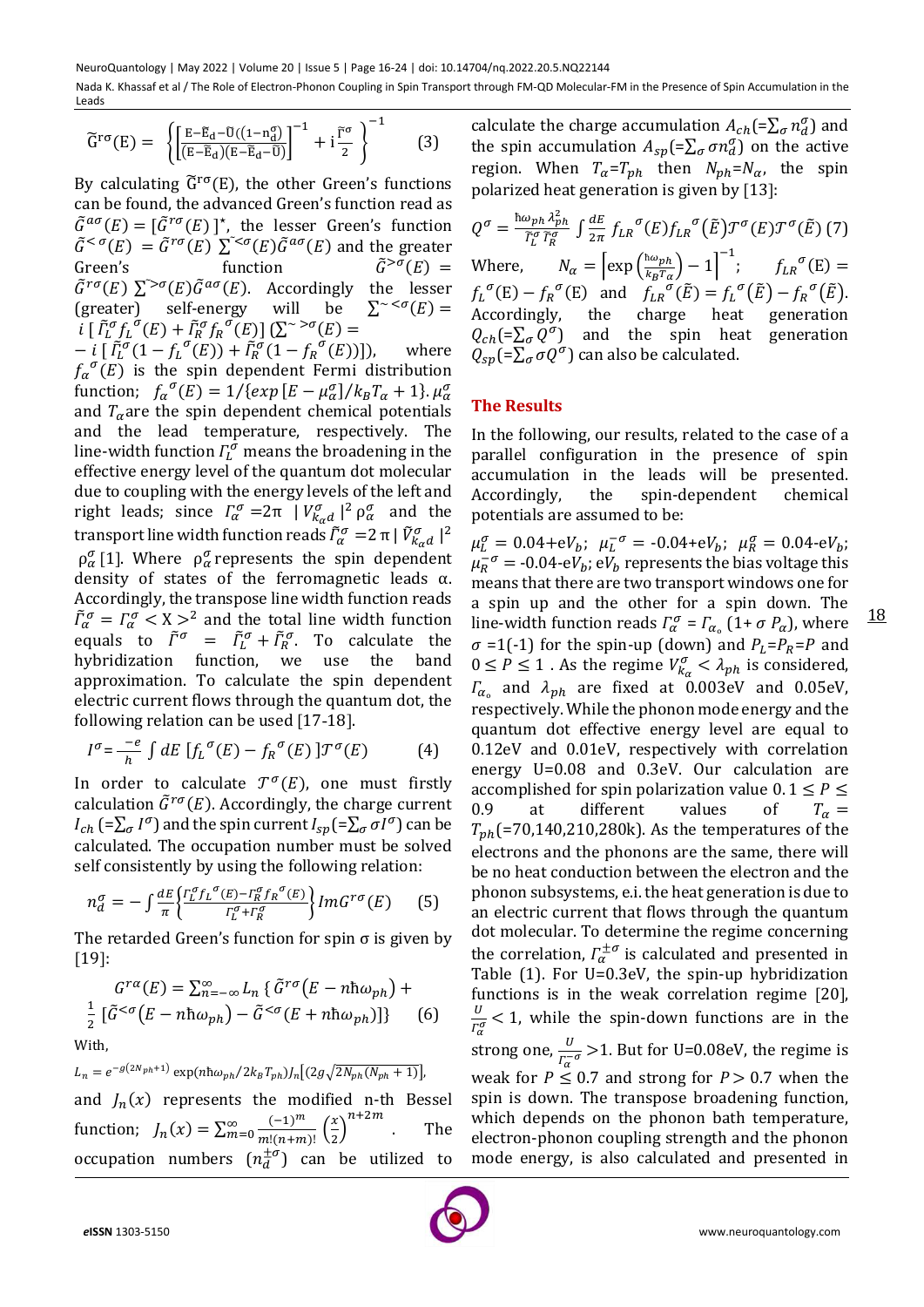Nada K. Khassaf et al / The Role of Electron-Phonon Coupling in Spin Transport through FM-QD Molecular-FM in the Presence of Spin Accumulation in the Leads

table (2). The value of  $\tilde{I}_{\alpha}^{\sigma}$  ( $\tilde{I}_{\alpha}^{-\sigma}$ ) increases (decreases) with spin polarization increasing. In general, we have  $\widetilde{I}_{\alpha}^{\sigma} \gg \widetilde{I}_{\alpha}^{-\sigma}$  with increasing the spin polarization. Approximately, the temperature has no role in determining the values of  $\tilde{\varGamma}^{-\sigma}_\alpha$  and  $\tilde{\varGamma}^{\sigma}_\alpha$  , keeping in mind that  $K_B T_{ph} > \tilde{\Gamma}^{\sigma}_\alpha > \tilde{\Gamma}^{-\sigma}_\alpha$  for all temperature values used in our calculations.

**Table 1.** The broadening functions  $\Gamma_{\alpha}^{\pm \sigma}$  as function of spin polarization

| $\mathbf{p}$ | $\Gamma_L^{\sigma} = \Gamma_R^{\sigma} (10^{-2} \text{ eV})$ | $\Gamma_L^{-\sigma} = \Gamma_R^{-\sigma} (10^{-2} \text{ eV})$ |
|--------------|--------------------------------------------------------------|----------------------------------------------------------------|
| 0.1          | 0.33                                                         | 0.27                                                           |
| 0.2          | 0.36                                                         | 0.24                                                           |
| 0.3          | 0.39                                                         | 0.21                                                           |
| 0.4          | 0.42                                                         | 0.18                                                           |
| 0.5          | 0.45                                                         | 0.15                                                           |
| 0.6          | 0.48                                                         | 0.12                                                           |
| 0.7          | 0.51                                                         | 0.09                                                           |
| 0.8          | 0.54                                                         | 0.06                                                           |
| 0.9          | 0.57                                                         | 0.03                                                           |

**Table 2.** The transposed broadening function  $\widetilde{T}_{\overline{a}}^{\pm \sigma}$  as a function of spin polarization and phonon bath temperature

|     | $T_{ph} = T_{\alpha} = 70K$                                       |                                                                       | $T_{\rm ph} = T_{\alpha} = 140$ K                                 |                                                                   | $T_{\rm ph} = T_{\alpha} = 210$ K                                   |                                                                   | $T_{ph} = T_{\alpha} = 28K$                                       |                                                                   |
|-----|-------------------------------------------------------------------|-----------------------------------------------------------------------|-------------------------------------------------------------------|-------------------------------------------------------------------|---------------------------------------------------------------------|-------------------------------------------------------------------|-------------------------------------------------------------------|-------------------------------------------------------------------|
|     | $K_{\rm B}T_{\alpha}$ =0.603(10 <sup>-2</sup> eV)                 |                                                                       | $K_{\rm B}T_{\alpha}$ =1.206(10 <sup>-2</sup> eV)                 |                                                                   | $K_{\rm B}T_{\alpha}$ =1.809(10 <sup>-2</sup> eV)                   |                                                                   | $K_{\rm B}T_{\alpha}$ =2.412(10 <sup>-2</sup> eV)                 |                                                                   |
| p   | $\widetilde{\Gamma}_{I}^{\sigma}=\widetilde{\Gamma}_{R}^{\sigma}$ | $\widetilde{\Gamma}_{L}^{-\sigma} = \widetilde{\Gamma}_{R}^{-\sigma}$ | $\widetilde{\Gamma}_{L}^{\sigma}=\widetilde{\Gamma}_{R}^{\sigma}$ | $\widetilde{\Gamma}_L^{-\sigma} = \widetilde{\Gamma}_R^{-\sigma}$ | $\widetilde{\Gamma}_{L}^{\sigma} = \widetilde{\Gamma}_{R}^{\sigma}$ | $\widetilde{\Gamma}_L^{-\sigma} = \widetilde{\Gamma}_R^{-\sigma}$ | $\widetilde{\Gamma}_{L}^{\sigma}=\widetilde{\Gamma}_{R}^{\sigma}$ | $\widetilde{\Gamma}_L^{-\sigma} = \widetilde{\Gamma}_R^{-\sigma}$ |
|     | $(10^{-2}$ eV)                                                    | $(10^{-2}$ eV)                                                        | $(10^{-2}$ eV)                                                    | $(10^{-2}$ eV)                                                    | $(10^{-2}$ eV)                                                      | $(10^{-2}$ eV)                                                    | $(10^{-2}$ eV)                                                    | $(10^{-2}$ eV)                                                    |
| 0.1 | 0.27741                                                           | 0.22697                                                               | 0.27740                                                           | 0.07565                                                           | 0.27728                                                             | 0.22686                                                           | 0.27674                                                           | 0.22642                                                           |
| 0.2 | 0.03262                                                           | 0.20175                                                               | 0.30262                                                           | 0.20175                                                           | 0.30249                                                             | 0.20166                                                           | 0.30189                                                           | 0.20126                                                           |
|     | $0.3 \mid 0.32784$                                                | 0.17653                                                               | 0.32784                                                           | 0.17653                                                           | 0.32769                                                             | 0.17645                                                           | 0.32705                                                           | 0.17610                                                           |
|     | $0.4 \mid 0.35306$                                                | 0.15131                                                               | 0.35306                                                           | 0.15131                                                           | 0.35290                                                             | 0.15124                                                           | 0.35221                                                           | 0.15095                                                           |
|     | $0.5 \mid 0.37828$                                                | 0.12609                                                               | 0.37827                                                           | 0.12609                                                           | 0.37811                                                             | 0.12604                                                           | 0.37737                                                           | 0.12579                                                           |
|     | $0.6 \mid 0.40350$                                                | 0.10087                                                               | 0.40349                                                           | 0.10087                                                           | 0.40331                                                             | 0.10083                                                           | 0.40252                                                           | 0.10063                                                           |
|     | $0.7 \mid 0.42872$                                                | 0.07565                                                               | 0.42871                                                           | 0.22696                                                           | 0.42852                                                             | 0.075621                                                          | 0.42768                                                           | 0.07547                                                           |
|     | $0.8 \mid 0.45394$                                                | 0.05043                                                               | 0.45393                                                           | 0.050437                                                          | 0.45373                                                             | 0.05041                                                           | 0.45284                                                           | 0.05031                                                           |
|     | $0.9 \mid 0.47916$                                                | 0.02521                                                               | 0.47915                                                           | 0.025218                                                          | 0.47894                                                             | 0.02520                                                           | 0.47800                                                           | 0.02515                                                           |

For the importance of spin accumulation and charge accumulation in the quantum dot, especially for the role of electron-phonon coupling in quantum computing, both are presented in figures (1) and (2) a function of bias voltage for different values of U and *P* with  $T_{\alpha} = T_{ph} = 70$ K. It is noticed that the values of  $A_{ch}$  and  $A_{sp}$  are equal for  $-\lambda_{ph} < eV_b$  $\lambda_{ph}$ , this means  $n_d^{-\sigma} \cong 0$ . In figures (1a) and (2a), two peaks appear at  $eV_h = \pm \hbar \omega_{vh}$  when U equals to 0.3eV for all values of spin polarization. By reducing the charging energy to 0.08eV, the physical features will be varied but the spin accumulation values will be negative (i.e.  $n_d^{-\sigma} > n_d^{\sigma}$ ), when *P*=0.1 for  $eV_b >$  $|2\hbar\omega_{ph}|$ . Fig.(3) represents the spin-polarized currents  $I^{\sigma}$  and  $I^{-\sigma}$  as a function of bias voltage when U=0.3eV.  $I^{\sigma}$  and  $I^{-\sigma}$  show step-like behavior, but there is a reduction in the values of  $I^{\sigma}$  at  $\hbar\omega_{ph}$   $<$  $eV_b < 2\hbar\omega_{ph}$ . The physical features (for  $I^{\sigma}$  and  $I^{-\sigma}$ ) are counteractive when the polarity of the bias voltage be negative. When U=0.08eV, one can notice different behavior.  $I^{\sigma}$  and  $I^{-\sigma}$  show linear relation for positive value of  $\frac{1}{2}\lambda_{ph} < eV_b < \lambda_{ph}$  as well as  $eV_b < \lambda_{ph}$ . Also, one can see  $I^{\sigma} \gg I^{-\sigma}$  with increasing the spin polarization to 0.9, since the correlation energy has no role in determining the values of  $I^{-\sigma}$  (see fig.(4)). Figures (5-6) determine the behavior of spin and charge current with bias voltage. For both values of U,  $I_{ch} > I_{sp}$  when  $P=0.1$ . Since, the spin current (charge current) does (not) show a negative differential. With increasing the spin polarization, where as  $\tilde{\Gamma}^{\sigma}_{\alpha} >> \tilde{\Gamma}^{-\sigma}_{\alpha}$ , the spin current equals the charge current, this referes to  $I^{-\sigma}$  ≅ 0. Fig. (5a) shows a negative differential in the spin current curve at  $eV_b = \hbar \omega_{ph}$  and  $eV_b = 2\hbar \omega_{ph}$ at relatively high correlation energy. Since the width of the negative differential increases with bias voltage. At U=0.08eV, the negative differential is at  $eV_b = \lambda_{ph}$  only, with increasing the spin polarization, no negative differential can be noticed. Figures (7-8) represent the spin-polarized heat generation  $Q^{\sigma}$  and  $Q^{-\sigma}$  as a function of bias voltage. It is found that  $Q^{\sigma}$  is nearly equal to  $Q^{-\sigma}$  when *P*=0.1, but with increasing the spin polarization in the leads, we have  $Q^{\sigma} \gg Q^{-\sigma}$ . This can be attributed to the inequality in the tunnel coupling with the leads.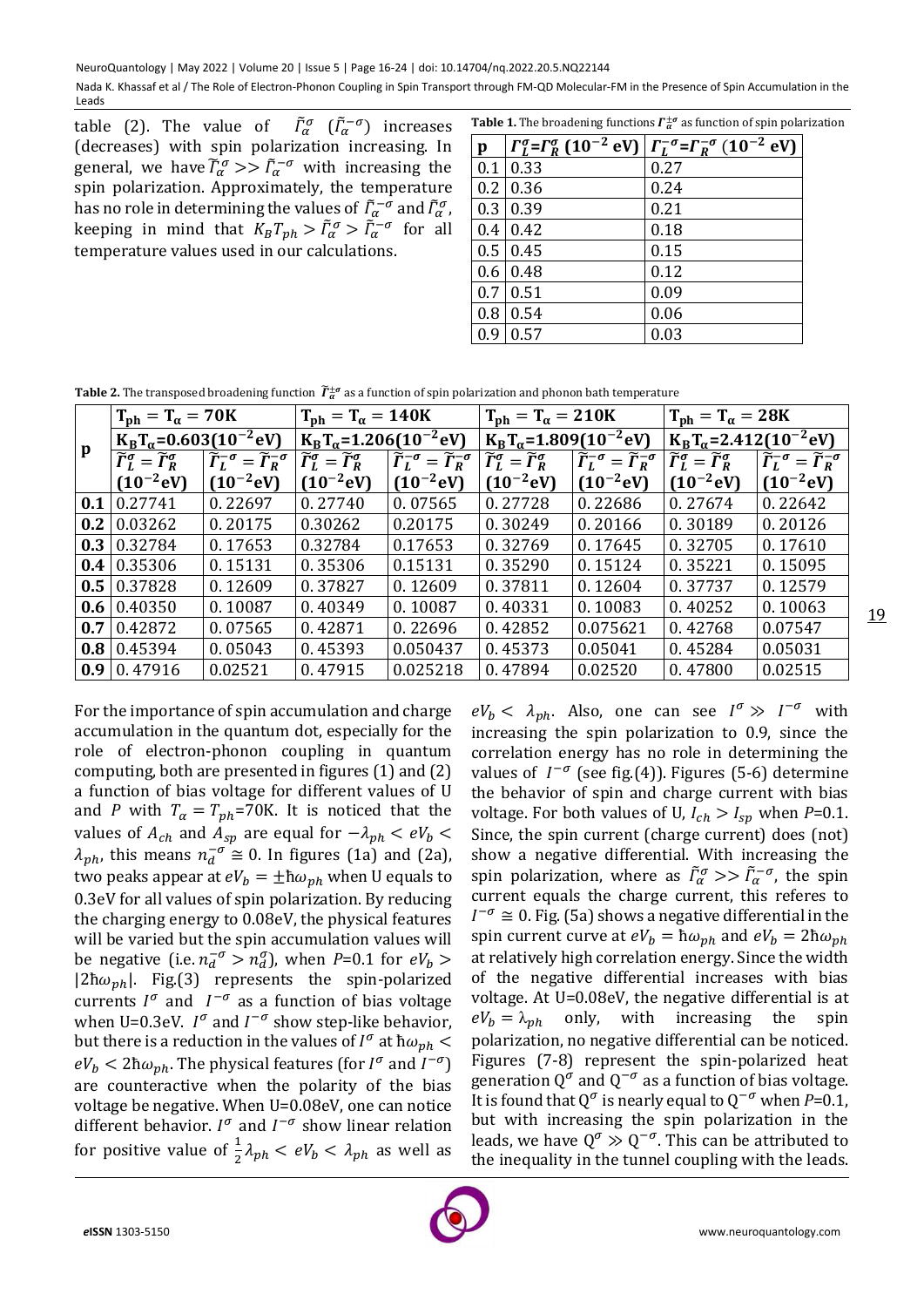The spin up polarized heat generation also shows negative differential when U=0.3eV. One of the most important phenomena is the spin blockade in  $Q^{\sigma}$  and  $Q^{-\sigma}$  curves at the values of the bias voltage that are

lying about  $eV_b = 0$ . The over mentioned physical notes can be found also in figs. (9) and (10) concerning the spin heat generation and charge heat generation.



**Figure 1.**  $A_{sp}$  and  $A_{ch}$  as a function of  $eV_b$  when  $P=0.1$  and  $U=0.3,0.08$ eV



**Figure 2.**  $A_{sp}$  and  $A_{ch}$  as a function of  $eV_b$  when  $P=0.9$  and U=0.3, 0.08eV







**Figure 4. I<sup>o</sup>** and  $I^{-\sigma}$  as a function of  $eV_b$  when P=0.9 and U=0.3,0.08eV

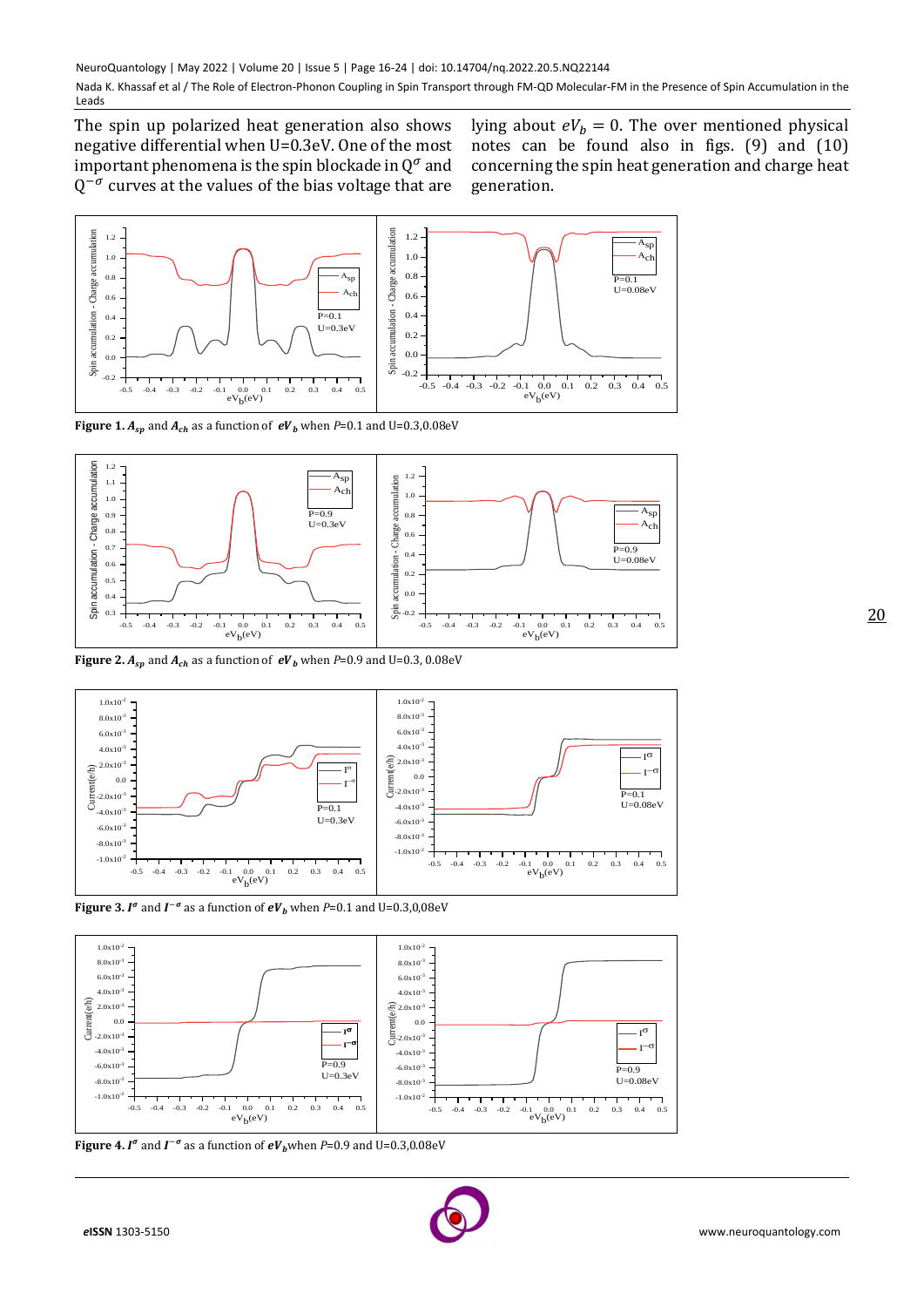NeuroQuantology | May 2022 | Volume 20 | Issue 5 | Page 16-24 | doi: 10.14704/nq.2022.20.5.NQ22144

Nada K. Khassaf et al / The Role of Electron-Phonon Coupling in Spin Transport through FM-QD Molecular-FM in the Presence of Spin Accumulation in the Leads



**Figure 5.**  $I_{sp}$  and  $I_{ch}$  as a function of  $eV_b$  when  $P=0.1$  and  $U=0.3,0.08eV$ 



**Figure 6.**  $I_{sp}$  and  $I_{ch}$  as a function of  $eV_b$  when  $P=0.9$  and  $U=0.3,0.08$ eV



**Figure** 7.  $Q^{\sigma}$  and  $Q^{-\sigma}$  as a function of  $eV_b$  when *P*=0.1 and U=0.3,0.08eV



**Figure 8.**  $Q^{\sigma}$  and  $Q^{-\sigma}$  as a function of  $eV_b$  when P=0.9 and U=0.3,0.08eV

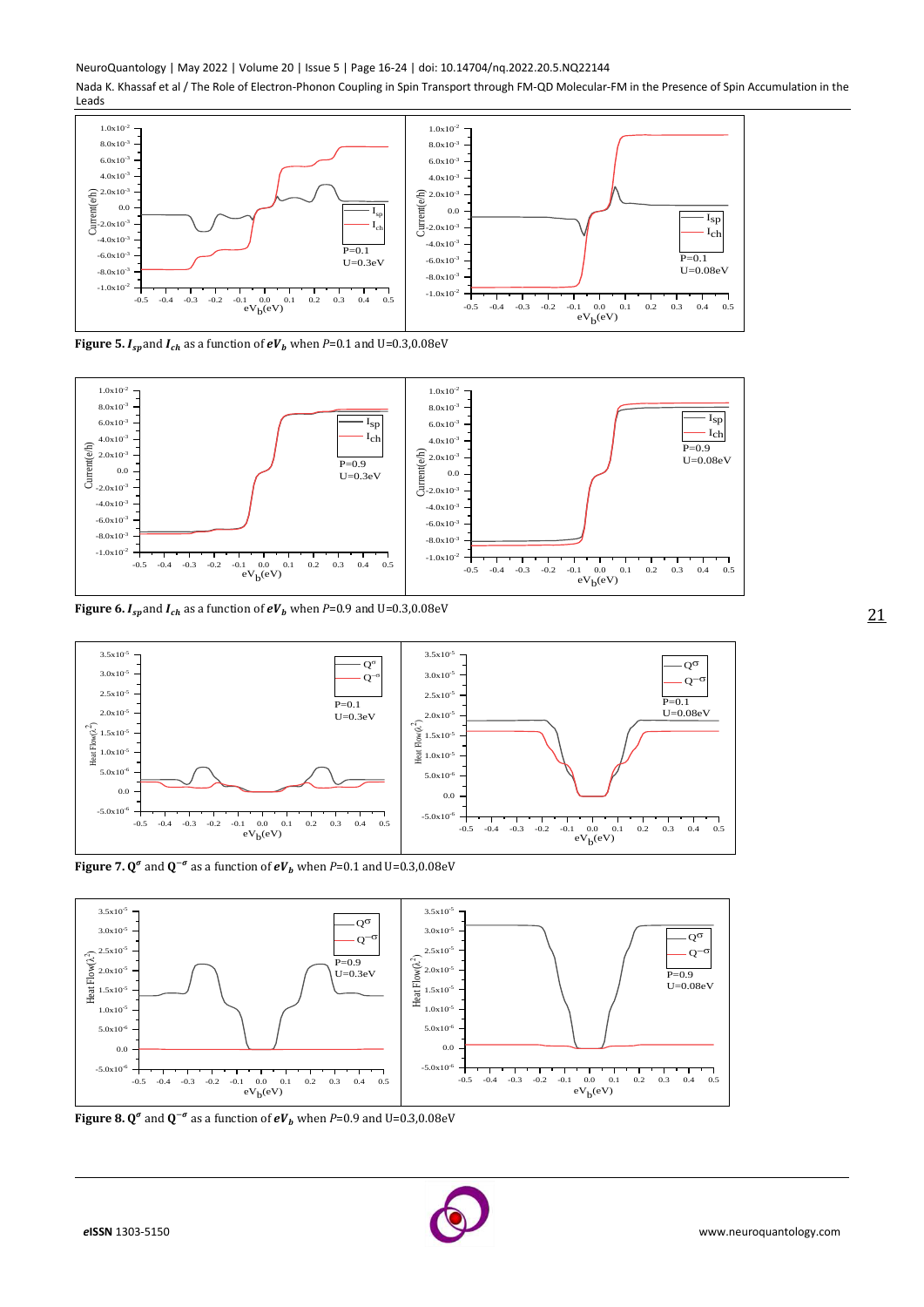NeuroQuantology | May 2022 | Volume 20 | Issue 5 | Page 16-24 | doi: 10.14704/nq.2022.20.5.NQ22144

Nada K. Khassaf et al / The Role of Electron-Phonon Coupling in Spin Transport through FM-QD Molecular-FM in the Presence of Spin Accumulation in the Leads



**Figure 9.**  $Q_{sp}$  and  $Q_{ch}$  as a function of  $eV_b$  when  $P=0.1$  and U=0.3,0.08eV



**Figure 10.**  $Q_{sp}$  and  $Q_{ch}$  as a function of  $eV_b$  when  $P=0.9$  and  $U=0.3,0.08$ eV

There figures show a negative differential when U=0.3eV for spin and charge heat generation for both values of spin polarization. With reducing the correlation energy to 0.08eV, a negative differential emerges in spin heat generation when *P*=0.1.

To investigate the role of temperature  $(T_{ph} = T_{\alpha})$  in determining the spin and charge transport properties, our calculations are accomplished for 140,210,280K and 0.1≤ *P* ≤0.9. The physical features of our results are summarized in tables

(3-6). Table (3), presents the width (i.e the values of  $eV_b$ ) of spin-down blockade region for  $I^{-\sigma}$  that emerges only for *P*=0.8 and 0.9 when U=0.3eV. Table (4) represents our results for  $Q^{\sigma}$ . For certain value of  $T_a = T_{ph}$ , the spin blockade width is constant for different value of spin polarization. While, for certain value of *P*, the width decreases with rising temperature. No role for the correlation energy is show in Table (4).

**Table 3.** The width of the spin blockade region in the spin-down polarized current as a function of spin polarization, electrodes temperature and correlation energy

|     | $U=0.3$ eV |      |                                           |             | $U = 0.08$ eV                             |         |             |             |  |
|-----|------------|------|-------------------------------------------|-------------|-------------------------------------------|---------|-------------|-------------|--|
| P   |            |      | The width of the spin blockade region(eV) |             | The width of the spin blockade region(eV) |         |             |             |  |
|     | <b>70K</b> | 140K | 210K                                      | <b>280K</b> | <b>70K</b>                                | 140K    | <b>210K</b> | <b>280K</b> |  |
| 0.1 | $- - -$    | ---  | $---$                                     | ---         | ---                                       | ---     | $--$        | $---$       |  |
| 0.2 | $- - -$    | ---  | $---$                                     | ---         | $---$                                     | $- - -$ | ---         | $---$       |  |
| 0.3 | $- - -$    | ---  | $---$                                     | ---         | $---$                                     | $- - -$ | ---         | $---$       |  |
| 0.4 | $- - -$    |      | $---$                                     | ---         | $--$                                      | ---     | ---         | $---$       |  |
| 0.5 | $- - -$    | ---  | $---$                                     | ---         | $--$                                      | ---     | $--$        | ---         |  |
| 0.6 |            | ---  | $---$                                     | ---         | $---$                                     | $- - -$ | $--$        | $---$       |  |
| 0.7 | $- - -$    | ---  | $---$                                     | ---         | $---$                                     | ---     | $--$        | $---$       |  |
| 0.8 | 0.02       | 0.04 | 0.02                                      | ---         | $---$                                     | ---     | $---$       | $---$       |  |
| 0.9 | 0.06       | 0.04 | 0.02                                      |             | ---                                       | ---     |             | $- - -$     |  |

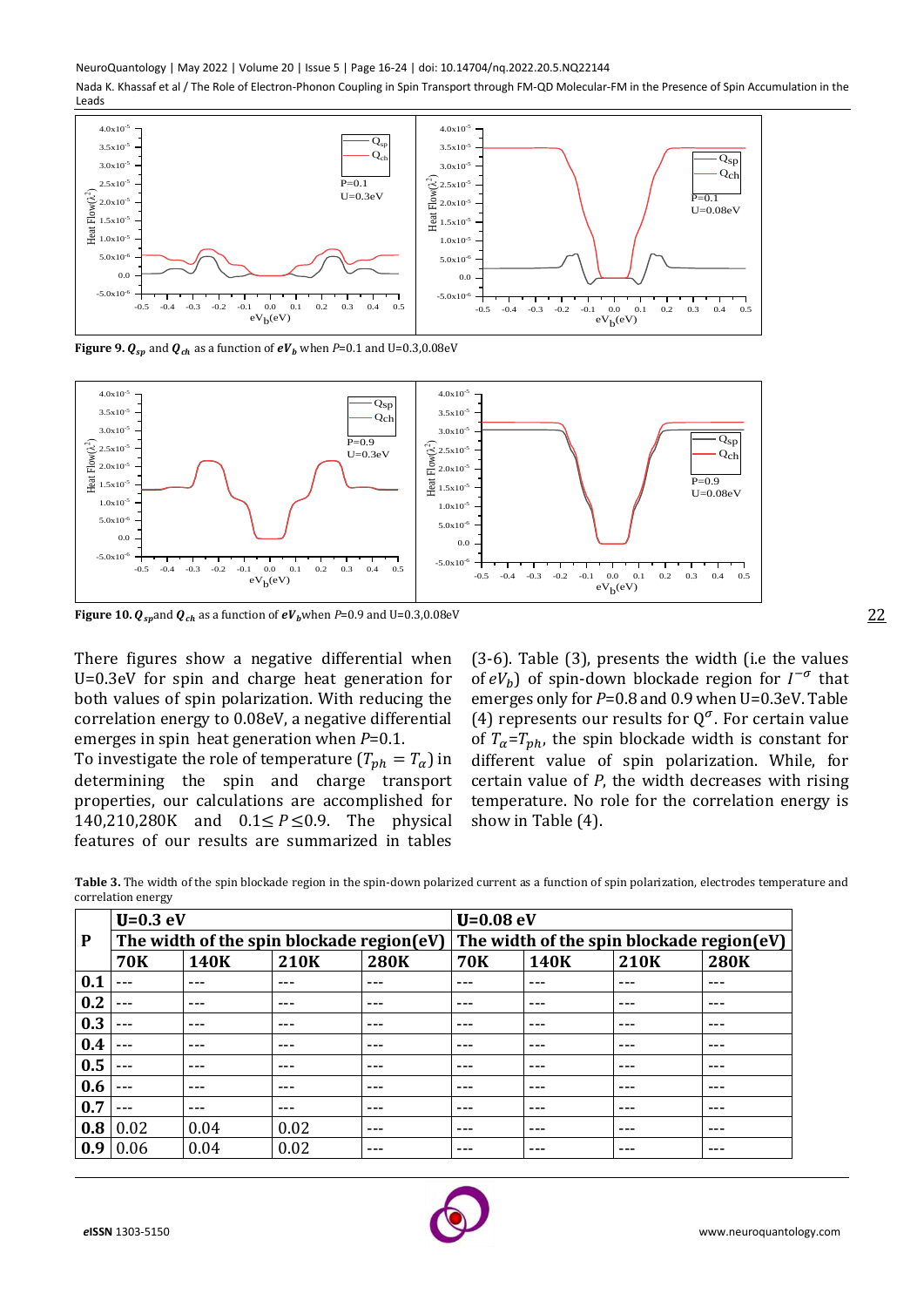NeuroQuantology | May 2022 | Volume 20 | Issue 5 | Page 16-24 | doi: 10.14704/nq.2022.20.5.NQ22144

Nada K. Khassaf et al / The Role of Electron-Phonon Coupling in Spin Transport through FM-QD Molecular-FM in the Presence of Spin Accumulation in the Leads

Table 4. The width of the spin blockade region in the spin-up heat generation as a function of spin polarization, electrodes temperature and correlation energy

|     | $U=0.3$ eV      |      |                                            |             | $U = 0.08$ eV                             |      |             |             |  |
|-----|-----------------|------|--------------------------------------------|-------------|-------------------------------------------|------|-------------|-------------|--|
| P   |                 |      | The width of the spin blockade region (eV) |             | The width of the spin blockade region(eV) |      |             |             |  |
|     | <b>70K</b>      | 140K | 210K                                       | <b>280K</b> | <b>70K</b>                                | 140K | <b>210K</b> | <b>280K</b> |  |
| 0.1 | 0.08            | 0.06 | 0.04                                       | 0.02        | 0.08                                      | 0.06 | 0.04        | 0.02        |  |
| 0.2 | 0.08            | 0.06 | 0.04                                       | 0.02        | 0.08                                      | 0.06 | 0.04        | 0.02        |  |
| 0.3 | $\mid$ 0.08     | 0.06 | 0.04                                       | 0.02        | 0.08                                      | 0.06 | 0.04        | 0.02        |  |
| 0.4 | 0.08            | 0.06 | 0.04                                       | 0.02        | 0.08                                      | 0.06 | 0.04        | 0.02        |  |
| 0.5 | 0.08            | 0.06 | 0.04                                       | 0.02        | 0.08                                      | 0.06 | 0.04        | 0.02        |  |
| 0.6 | $\mid$ 0.08     | 0.06 | 0.04                                       | 0.02        | 0.08                                      | 0.06 | 0.04        | 0.02        |  |
| 0.7 | 0.08            | 0.06 | 0.04                                       | 0.02        | 0.08                                      | 0.06 | 0.04        | 0.02        |  |
|     | $0.8 \mid 0.08$ | 0.06 | 0.04                                       | 0.02        | 0.08                                      | 0.06 | 0.04        | 0.02        |  |
| 0.9 | 0.08            | 0.06 | 0.04                                       | 0.02        | 0.08                                      | 0.06 | 0.04        | 0.02        |  |

**Table 5.** The width of the spin blockade region in the spin down polarized heat generation as a function of spin polarization, electrodes temperature and correlation energy

|     | $U=0.3$ eV         |      |                                           |             | $U = 0.08$ eV                             |             |             |             |  |
|-----|--------------------|------|-------------------------------------------|-------------|-------------------------------------------|-------------|-------------|-------------|--|
| P   |                    |      | The width of the spin blockade region(eV) |             | The width of the spin blockade region(eV) |             |             |             |  |
|     | <b>70K</b>         | 140K | 210K                                      | <b>280K</b> | <b>70K</b>                                | <b>140K</b> | <b>210K</b> | <b>280K</b> |  |
| 0.1 | $\vert$ 0.14       | 0.12 | 0.12                                      | 0.12        | 0.08                                      | 0.06        | 0.04        | 0.02        |  |
|     | $0.2 \mid 0.14$    | 0.12 | 0.12                                      | 0.12        | 0.08                                      | 0.06        | 0.04        | 0.04        |  |
|     | $0.3 \mid 0.14$    | 0.14 | 0.14                                      | 0.14        | 0.08                                      | 0.06        | 0.04        | 0.04        |  |
|     | $0.4 \mid 0.14$    | 0.14 | 0.14                                      | 0.14        | 0.08                                      | 0.06        | 0.04        | 0.04        |  |
|     | $0.5 \mid 0.16$    | 0.14 | 0.14                                      | 0.16        | 0.10                                      | 0.06        | 0.04        | 0.04        |  |
|     | $0.6 \,   \, 0.16$ | 0.16 | 0.16                                      | 0.18        | 0.10                                      | 0.06        | 0.06        | 0.04        |  |
|     | $0.7$ 0.18         | 0.18 | 0.2                                       | 0.22        | 0.10                                      | 0.08        | 0.06        | 0.04        |  |
|     | $0.8 \mid 0.76$    | 0.72 | 0.86                                      | 0.64        | 0.10                                      | 0.08        | 0.06        | 0.06        |  |
|     | $0.9 \mid 0.84$    | 0.88 | 0.92                                      | 0.96        | 0.10                                      | 0.10        | 0.08        | 0.08        |  |

**Table 6.** The width of the negative differential region in the spin current  $I_{sp}$  as a function of spin polarization and temperature leads and correlation energy

|              | $U=0.3$ eV                             |               |               |               | $U=0.08$ eV                            |               |               |               |
|--------------|----------------------------------------|---------------|---------------|---------------|----------------------------------------|---------------|---------------|---------------|
| $\mathbf{P}$ | The width of the negative differential |               |               |               | The width of the negative differential |               |               |               |
|              | region(eV)                             |               |               |               | region(eV)                             |               |               |               |
|              | <b>70K</b>                             | 140K          | 210K          | <b>280K</b>   | <b>70K</b>                             | 140K          | 210K          | <b>280K</b>   |
| 0.1          | $0.25 - 0.31$                          | $0.25 - 0.33$ | $0.25 - 0.41$ | $0.25 - 0.42$ | $0.06 - 0.09$                          | $0.06 - 0.25$ | $0.06 - 0.24$ | $0.07 - 0.26$ |
| 0.2          | $0.26 - 0.31$                          | $0.25 - 0.33$ | $0.25 - 0.41$ | $0.25 - 0.41$ | $0.06 - 0.09$                          | $0.06 - 0.28$ | $0.07 - 0.29$ | $0.07 - 0.28$ |
| 0.3          | $0.26 - 0.31$                          | $0.25 - 0.33$ | $0.25 - 0.39$ | $0.25 - 0.41$ | $0.06 - 0.09$                          | $0.07 - 0.28$ | $0.07 - 0.28$ | $0.07 - 0.26$ |
| 0.4          | $0.26 - 0.31$                          | $0.25 - 0.32$ | $0.25 - 0.39$ | $0.25 - 0.41$ | $0.06 - 0.09$                          | $0.07 - 0.21$ | $0.07 - 0.22$ | $0.08 - 0.23$ |
| 0.5          | $0.26 - 0.31$                          | $0.25 - 0.32$ | $0.25 - 0.41$ | $0.25 - 0.41$ | $0.06 - 0.09$                          | $0.07 - 0.2$  | $0.08 - 0.21$ | ---           |
| 0.6          | $0.26 - 0.31$                          | $0.25 - 0.32$ | $0.25 - 0.36$ | $0.25 - 0.37$ | $0.07 - 0.09$                          | $0.07 - 0.27$ | $- - -$       | ---           |
| 0.7          | $0.27 - 0.31$                          | $0.26 - 0.32$ | $0.25 - 0.39$ | $0.25 - 0.38$ | $0.07 - 0.09$                          | $- - -$       | ---           | ---           |
| 0.8          | $0.27 - 0.31$                          | ---           | $0.26 - 0.35$ | ---           | ---                                    | $- - -$       | ---           | ---           |
| 0.9          |                                        | ---           | ---           | ---           | ---                                    | ---           | ---           | ---           |

# **Conclusions**

Our results confirm that it is conceivable to functionalize the spin polarization and spin accumulation in the leads in the case of parallel configuration, the electron-phonon coupling, the phonon mode energy and the leads temperature as well as the intradot correlation function on the quantum dot molecular site to develop the spin engineering for the nanostructures coupled to environment. Even coherences between many levels